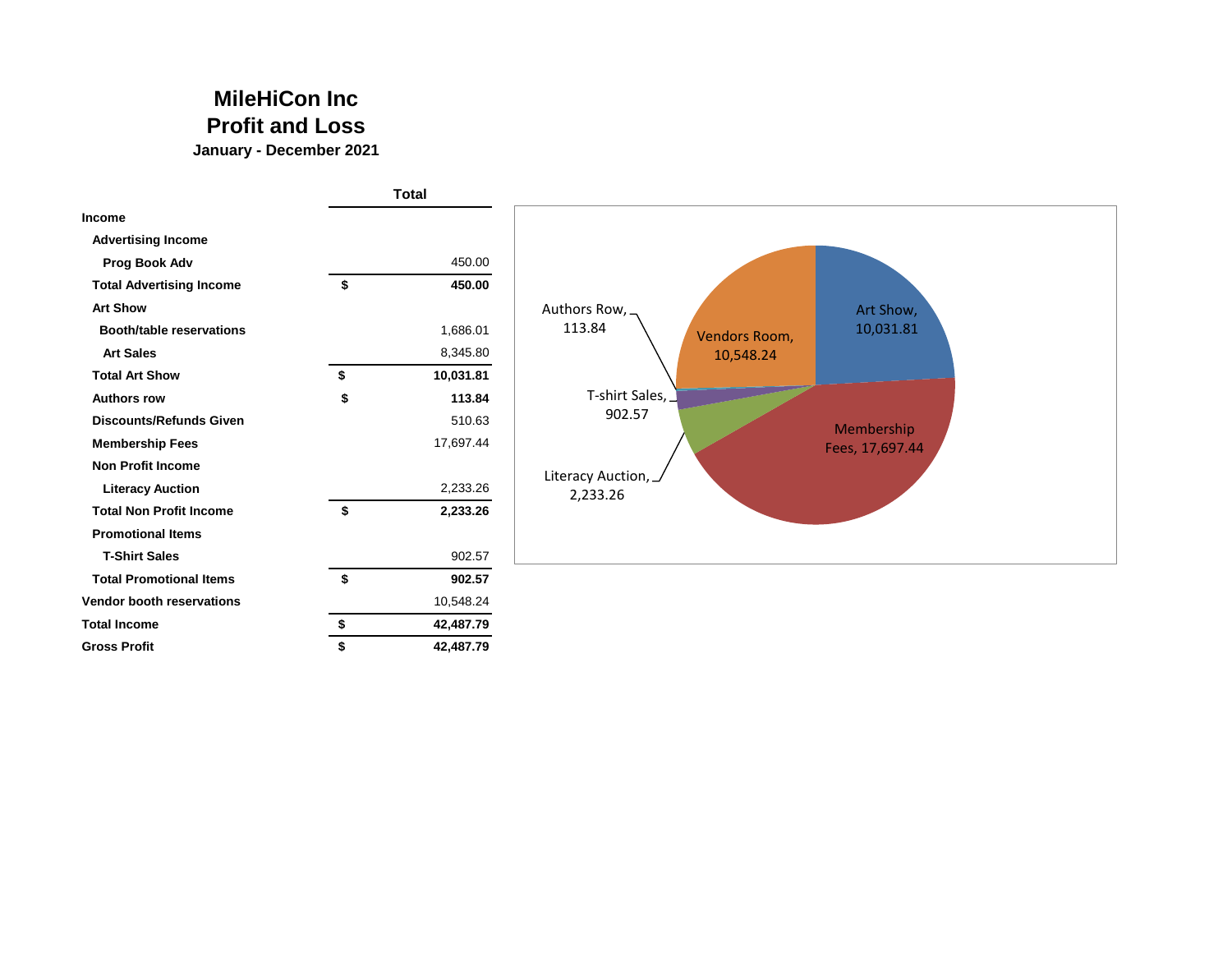## **Expenses**

| Advertising                            | 1,109.44       |                                                  |
|----------------------------------------|----------------|--------------------------------------------------|
| <b>Website Fees</b>                    | 611.80         | Advertising,                                     |
| <b>Total Advertising</b>               | \$<br>1,721.24 | 1721.24                                          |
| <b>Art Work Cost</b>                   | 6,674.56       |                                                  |
| <b>Awards/Ribbons</b>                  | 290.68         | Supplies,                                        |
| <b>Dues &amp; Subscriptions</b>        | 240.00         | 2986.6                                           |
| <b>Event Expenses</b>                  | 2,300.00       |                                                  |
| <b>GOH Meals and Entertainment</b>     | 257.00         |                                                  |
| <b>GOH Travel</b>                      | 1,624.29       | Art work cost,<br>Promotional,                   |
| Insurance                              | 256.28         | 6,674.56<br>4678.85                              |
| <b>Legal &amp; Professional Fees</b>   | 16.00          |                                                  |
| <b>Literacy Auc Contribution</b>       | 2,170.00       |                                                  |
| <b>Office Expenses</b>                 |                | Office expenses,                                 |
| <b>Online Quickbooks</b>               | 560.79         | 560.79                                           |
| <b>Total Office Expenses</b>           | \$<br>560.79   | Event expenses,<br>Literacy auction,<br>2,300.00 |
| Promotional                            |                | GOH expenses,<br>2170<br>1881.29                 |
| <b>Advertising/Promotional</b>         | 1,522.29       |                                                  |
| <b>E-Mail Service</b>                  | 225.00         |                                                  |
| <b>Prom Items Printing</b>             | 803.85         |                                                  |
| <b>T-shirt Purchase</b>                | 2,127.71       |                                                  |
| <b>Total Promotional</b>               | \$<br>4,678.85 |                                                  |
| <b>Refunds</b>                         | 632.42         |                                                  |
| <b>Rent or Lease</b>                   | 130.00         |                                                  |
| <b>Equipment Rental</b>                | 1,025.63       |                                                  |
| <b>Total Rent or Lease</b>             | \$<br>1,155.63 |                                                  |
| <b>Stationery &amp; Printing</b>       |                |                                                  |
| <b>Prog Book / Sched Printing</b>      | 1,663.42       |                                                  |
| <b>Total Stationery &amp; Printing</b> | \$<br>1,663.42 |                                                  |